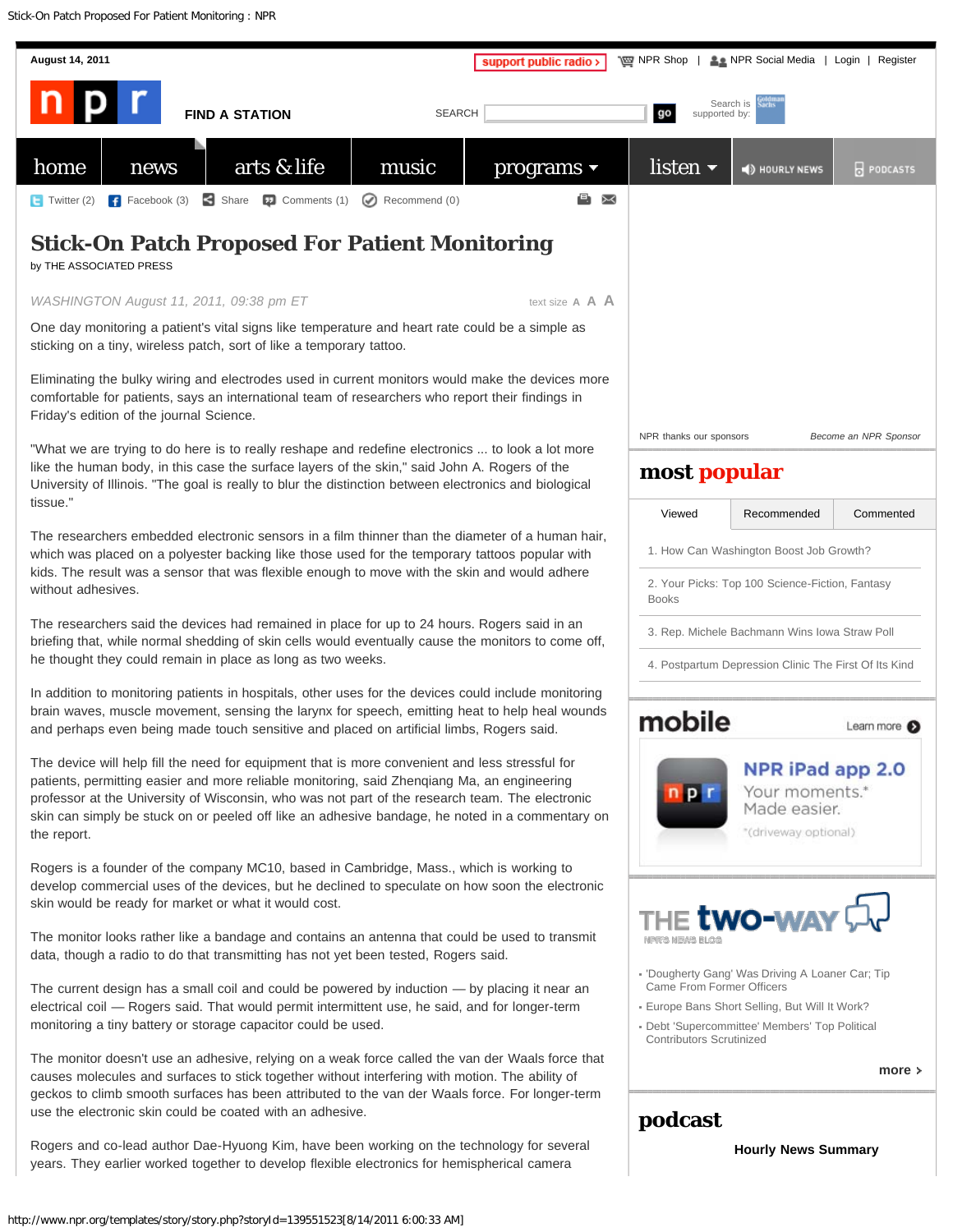

Funding for the research came from the Air Force Research Laboratory, the National Science Foundation, the U.S. Department of Energy, the Beckman Institute for Advanced Science and Technology at the University of Illinois, and a Defense Department National Security Science and Engineering Faculty Fellowship.

Online:

———

Science: http://www.sciencemag.org

[health](http://www.npr.org/sections/news/)

**TALK OF THE NATION NEWSLETTER [More News](http://www.npr.org/sections/news/)** [sports](http://www.npr.org/sections/news/) **[Young Soccer Players Shoot For Stardom](http://www.npr.org/2011/08/14/139613445/young-soccer-players-shoot-for-stardom-in-europe) [In Europe](http://www.npr.org/2011/08/14/139613445/young-soccer-players-shoot-for-stardom-in-europe)** [Twitter \(2\)](javascript:void(0);) [Facebook \(3\)](javascript:void(0);) [Share](javascript:void(0);) [Comments \(1\)](#page-1-0) [Recommend \(0\)](javascript: NPR.community.recommendStoryStoryPage();)



Five minutes of NPR news, updated

**[subscribe](http://www.npr.org/rss/podcast/podcast_detail.php?siteId=5183215)**

Join now <sup>6</sup>

Visit the NPR SHOP 8

hourly.

npr

hourly newsčast



## **[Postpartum Depression Clinic The First](http://www.npr.org/2011/08/14/139559529/postpartum-depression-clinic-the-first-of-its-kind) [Of Its Kind](http://www.npr.org/2011/08/14/139559529/postpartum-depression-clinic-the-first-of-its-kind)**

The University of North Carolina is creating a place especially for moms with severe "baby blues."



#### [latin america](http://www.npr.org/sections/news/) **[Argentina's Jewish Villages Keep](http://www.npr.org/2011/08/14/137341367/argentinas-jewish-villages-keep-traditions-alive) [Traditions Alive](http://www.npr.org/2011/08/14/137341367/argentinas-jewish-villages-keep-traditions-alive)**

young people training with Real Madrid.

Descendants of settlers in the Pampas do their best to keep up synagogues and gaucho traditions.

### <span id="page-1-0"></span>**comments**

Please keep your community civil. All comments must follow the NPR.org **[Community rules](http://www.npr.org/discussionrules)** and **[terms of use](http://www.npr.org/about/termsofuse.html)**. See also the **[Community FAQ](http://www.npr.org/communityFAQ)**.

**You must be logged in to leave a comment. [Login / Register](javascript: NPR.community.renderOverlay(NPR.community.LOGIN);)**

 $\Box$  Post this comment to Facebook, too?



NPR reserves the right to read on the air and/or publish on its website or in any medium now known or unknown the e-mails and letters that we receive. We may edit them for clarity or brevity and identify authors by name and location. For additional information, please consult our **[Terms of Use](http://www.npr.org/about/termsofuse.html)**.



#### **[Johnny Truant \(Johnny\\_Truant\)](http://www.npr.org/templates/community/persona.php?uid=4707715)** wrote: "as fortold, its the mark of teh beast!"

"HG Wells was right, were living in 1984"

"And whos paying for all this, socialist healthcare?"

There, now that we've gotten those out of the way...I think this sounds pretty neat!